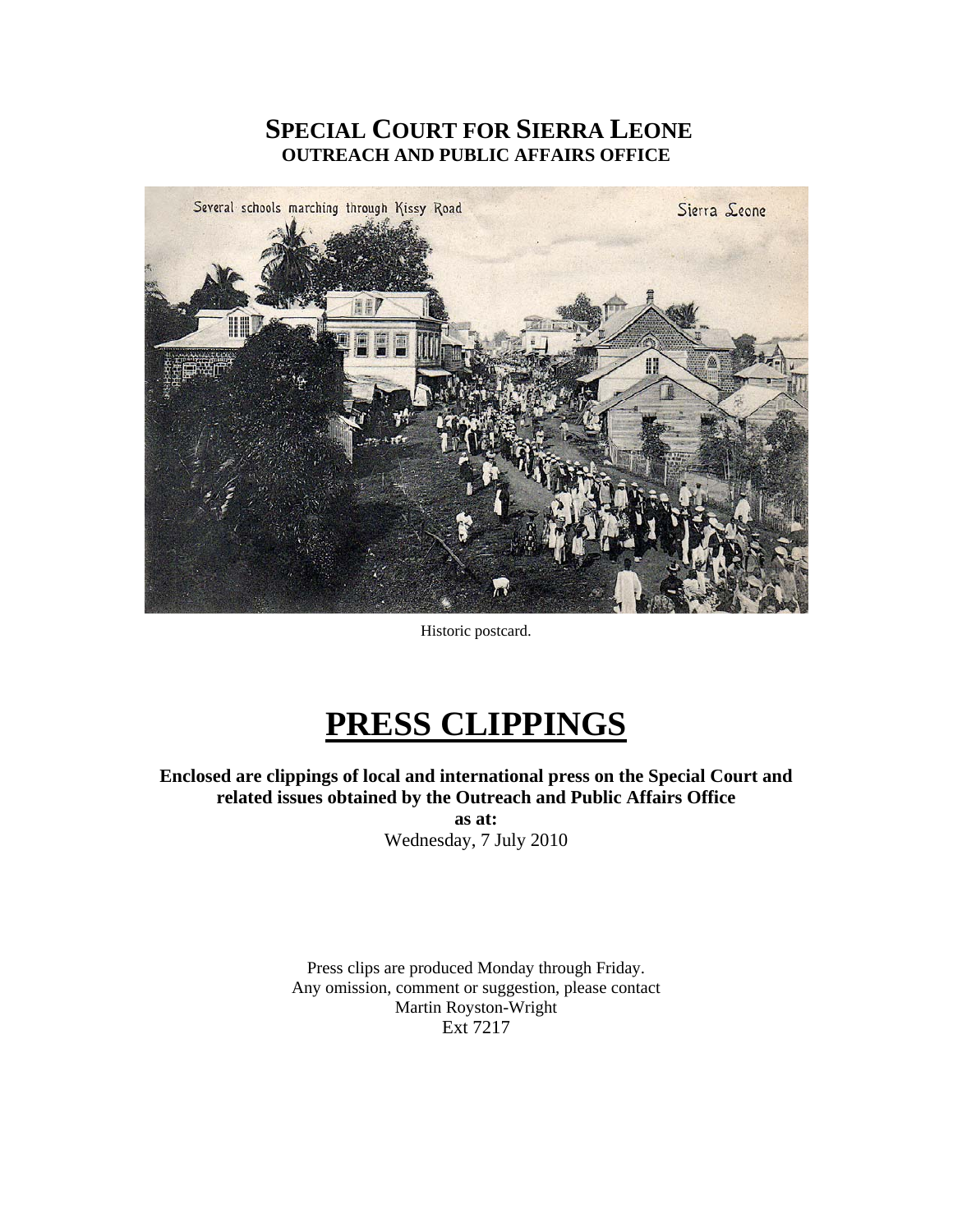| <b>Local News</b>                                                                             |              |
|-----------------------------------------------------------------------------------------------|--------------|
| Ex-Rebel Denies Giving Charles Taylor Diamond / The Spectator                                 | Page 3       |
| Issa Sesay Defends Charles Taylor / The Torchlight                                            | Page 4       |
|                                                                                               |              |
| Former Rebel Leader Continues to Distance Charles Taylor/ Charles Taylor Trial.org            | Pages 5-6    |
| Naomi Campbell Faces Jail Time if She Ignores Subpoena / MmegiOnline                          | Page 7       |
| UNMIL Public Information Office Media Summary / UNMIL                                         | Pages $8-13$ |
| Trial Hears Lubanga Told Child Soldier To Get Women, Vehicles and Cows / ICC                  | Pages 14-15  |
| Relatives Seek Genocide Charges Against Srebrenica Peacekeepers / Radio Netherlands Worldwide | Page 16      |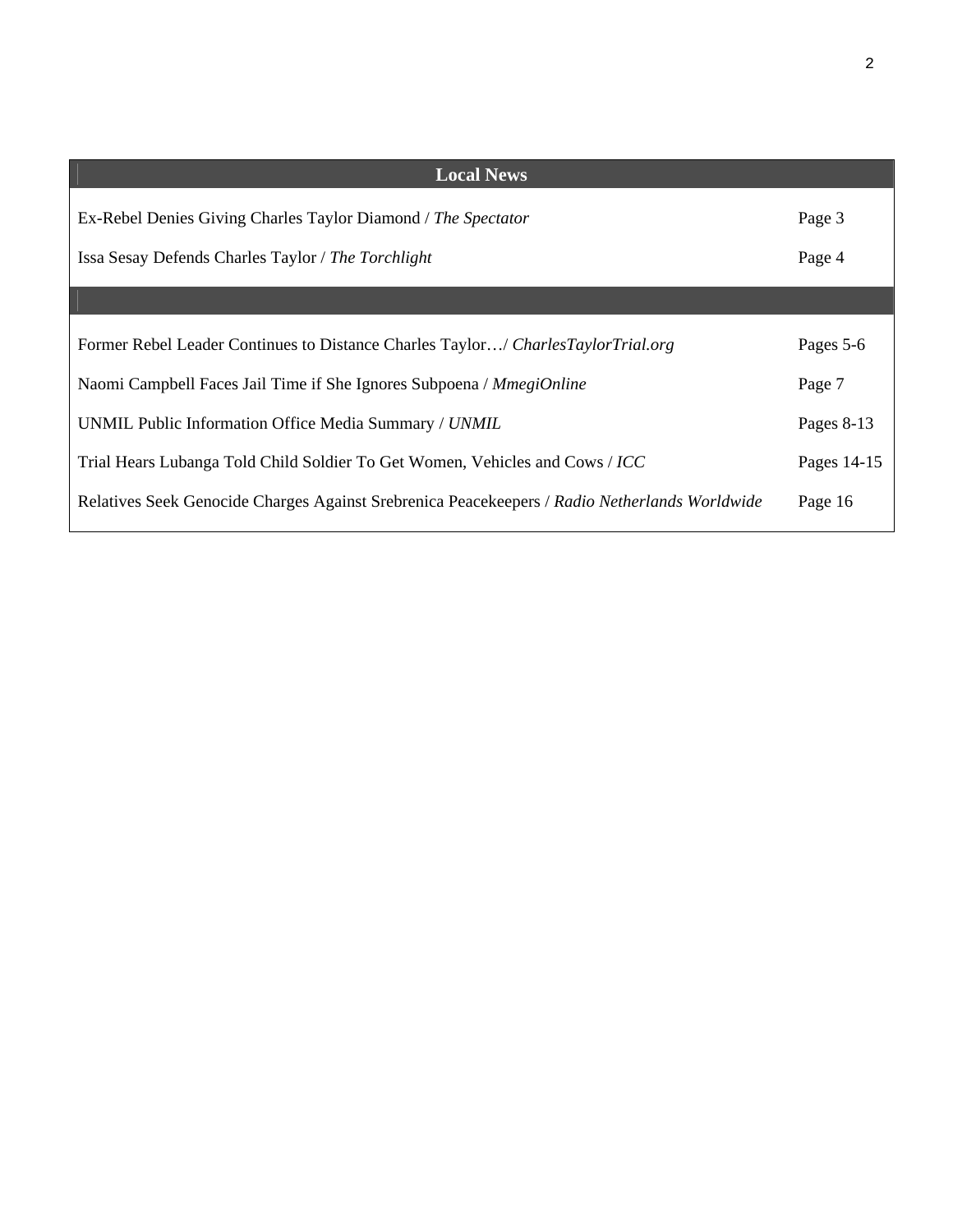# **Ex-rebel denies giving Charles Taylor diamonds**

A Sierra Leone ex-rebel has denied at a war crimes trial giving "blood diamonds" to former Liberian President Charles Taylor.

Issa Sesay, who is serving a 52-year jail term, said Mr Taylor had not been in charge of the Revolutionary United Front (RUF) rebel group during the war

Mr Taylor is accused of using diamonds to fuel a conflict in Sierra Leone that cost tens of thousands of lives.

He has pleaded not guilty to 11 charges

The UN-backed war crimes tribunal in The Hague has spent more than two years hearing the case, with seven months spent with Mr Taylor himself on the stand.

Sesay, 40, was sentenced in October 2009 by the same special court, which was set up to try suspects from the civil war.

Murders and rapes

Mr Taylor, 62, is suspected of selling diamonds and buying weapons for Sierra Leone's RUF rebels, who were notorious for hacking off the hands and legs of civilians during the 1991-2001 civil war.

Tens of thousands of people died in the interlinked conflicts in Sierra Leone and Liberia.

Sesay, the highest profile witness to testify for Mr Taylor's defence, said he had never given Mr Taylor gems and that, as far as he knew, neither had other leaders.

"No, I don't remember giving diamonds to Mr Charles Taylor," he told the court.

He also denied receiving weapons or ammunition from Mr Taylor, and said the first time he met him was in May 2000.

Sesay did acknowledge that some rebel commanders had been responsible for murders and rapes during the conflict, and said that the amputation of limbs had occurred.

But it had not been the policy of the rebel group to use such actions, he said. Prosecutors have ordered supermodel Naomi Campbell to appear as a wit-



Mr Taylor is on trial in The Hague

ness on 29 July, after claims that she received a diamond from Mr Taylor at a reception in South Africa in 1997. Ms Campbell has previously declined to provide testimony.

In an interview on the Oprah Winfrey Show, she neither confirmed nor denied that she received the gem, instead saying: "I don't want to be involved in this man's case. He has done some terrible things, and I don't want to put my family in danger."

US actress Mia Farrow, who Ms Campbell allegedly told about the gift, may also testify.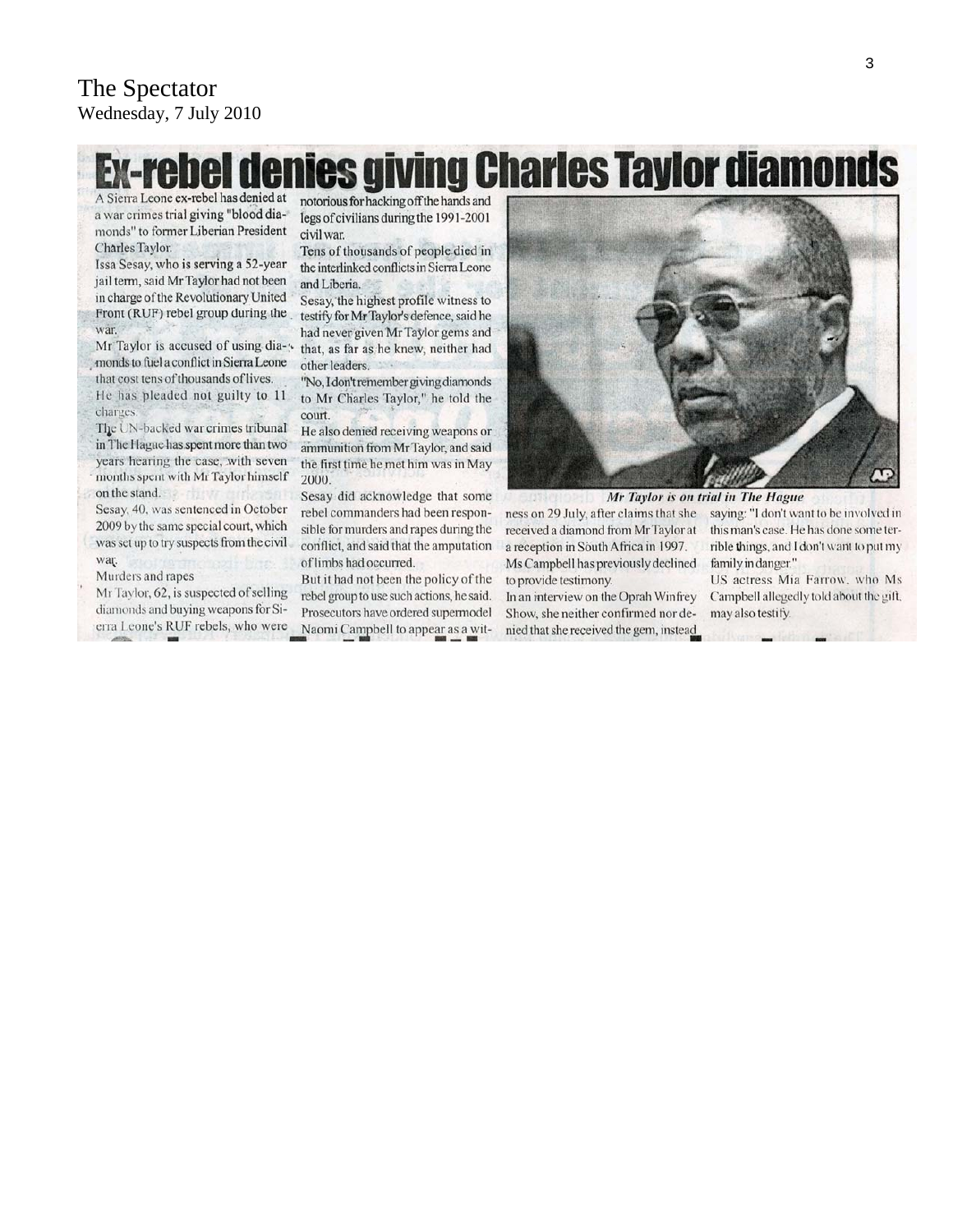# **ISSA SESAY DEFENDS CHARLES TAYLO**

Ex-Sierra Leone rebel leader, serving 52-year sentence, testifies at **Charles Taylor trial** 

#### **By The Associated Press**

THE HAGUE, Netherlands - A former Sierra Leone rebel serving a 52-year prison sentence told a war crimes tribunal Monday that he never gave so-called "blood diamonds" to former Liberian President Charles Taylor.

Issa Sesay was a surprise witness for the defence in the case of the former Liberian leader. Charles Taylor is accused of supporting the rebels during Sierra Leone's 11-year civil war in exchange for diamonds and other natural resources from the west African country. The war killed an estimated 500,000 people. with some of the worst atrocities committed by child soldiers who were drugged to desensitize them. Sesay said he had no knowledge of other rebel leaders giving Taylor gems, and said the leadership of the Revolutionary United Front was "strained."

Taylor has denied possessing any diamonds as a result of the war. But prosecutors have summoned supermodel Naomi Campbell to testify later this month about reports that she received diamonds from Taylor during a 1997 reception in South Africa.

Asked by defence attorneys about the atrocities attributed to the rebel force during the war, Sesay acknowledged that some rebel commanders committed murder. rape and enslavement of their



enemies, and that instances of amputating limbs occurred. But he said it was not the rebel's policy to terrorize civilians to force them into submission.

Sesay is the highest profile witness to appear for Taylor's defence in the case, which has gone on for more than two years. Taylor himself was on the stand for seven months.

With his conviction last year, Sesay received the longest prison sentence of the eight rebel commanders brought before the Special Court for Sierra Leone. He is serving his sentence in Rwanda. Taylor's is the last case to come to trial by the special court. He has pleaded not guilty to 11 counts of war crimes.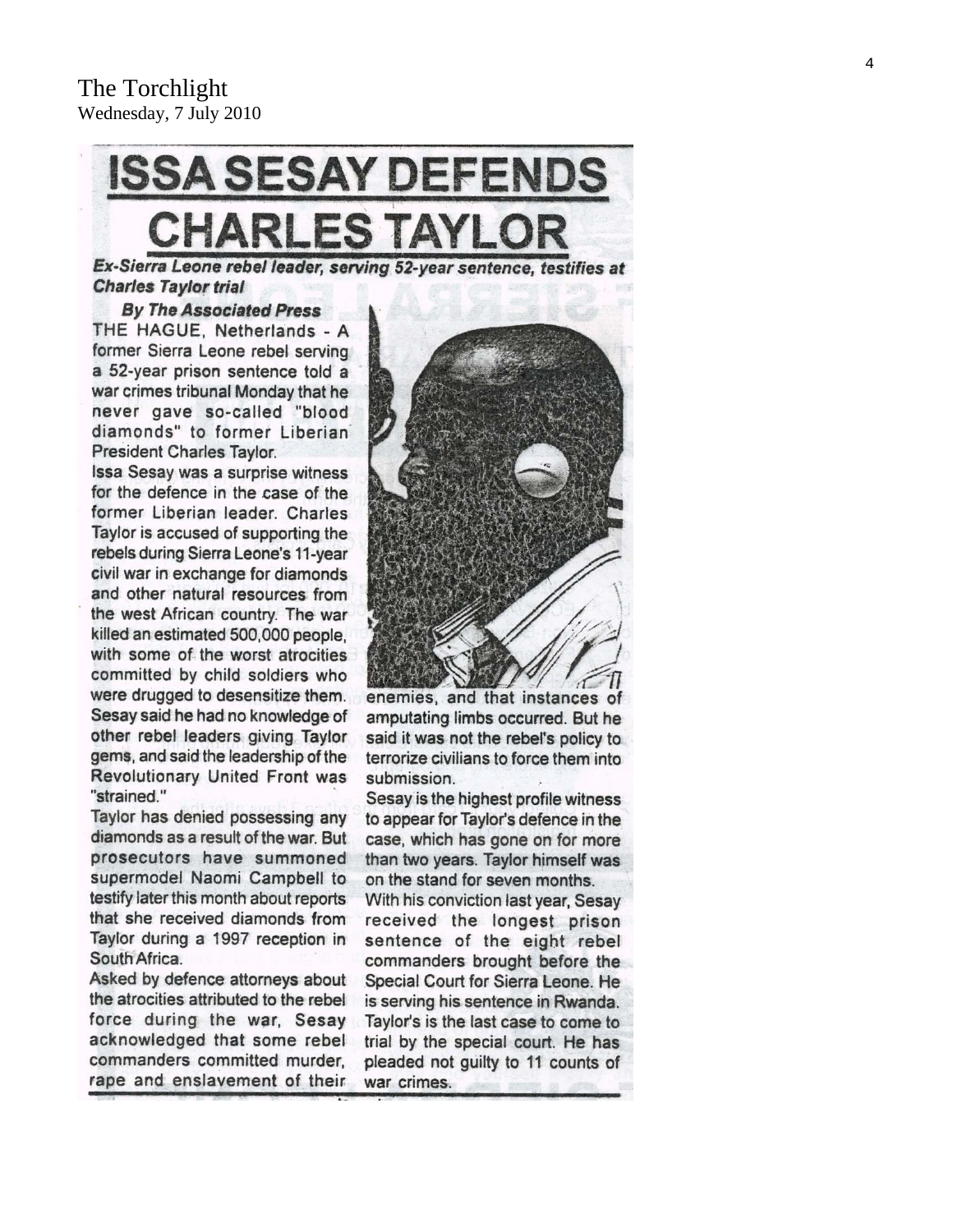# CharlesTaylorTrial.org (The Hague) Tuesday, 6 July 2010

# **Sierra Leone: Former Rebel Leader Continues to Distance Charles Taylor From Sierra Leonean Rebel Crimes**

Alpha Sesay

In his second day of testimony, a former Sierra Leonean rebel leader continued to distance Charles Taylor from wrongdoing during the country's bloody 11-year conflict, pointing instead to the United Nations and other Liberian rebel groups who did more to further the rebel cause through weapons supplies and other assistance than the former Liberian president ever did.

He also told the court that Mr. Taylor was not responsible for an arms drop-off that is at the center of allegations related to supermodel Naomi Campbell.

Issa Sesay, currently serving a 52-year sentence for war crimes and crimes against humanity for his role in the Sierra Leonean conflict, again appeared before the Special Court for Sierra Leone this week -- but this time as a witness for Mr. Taylor.

Mr. Sesay -- the former interim leader of the Revolutionary United Front (RUF), the rebel group which Mr. Taylor is alleged to have controlled and supported - today explained in detail how West African peacekeepers and Liberian rebels assisted his own rebel forces with arms and ammunition during the war.

Transfer of Charles Taylor for trial for war crimes in the Hague.

Mr. Sesay today testified to an arms trade between the RUF and United Liberation Movement for Democracy in Liberia (ULIMO), a rival rebel faction which fought against Mr. Taylor's National Patriotic Front of Liberia (NPFL) rebel group. In 1997, RUF leader Foday Sankoh had allegedly given one of his top commanders, Sam Bockarie, USD 7000 to buy ammunition from ULIMO forces as the group had come under fire from a government-aligned militia group, the Kamajors. Mr. Sankoh was arrested and imprisoned not long after handing over the money.

Mr. Taylor's lead counsel, Courtenay Griffiths, then read aloud sections of the "salute report" - a report prepared by Mr. Bockarie, already highlighted during the trial, that described RUF activities while Mr. Sankoh was in jail.

"Upon your departure, I initiated contact with ULIMO as per your instructions. We re-commenced a mutually beneficial relationship...I used the \$7000 you gave me to purchase materials from ULIMO," Mr, Griffiths read to the court, promoting a reaction from Mr. Sesay.

"This is the \$7000 that I was talking to you about when I was explaining to the court that Mr. Sankoh gave to Sam Bockarie to purchase materials from ULIMO," Mr. Sesay said.

Mr. Sesay explained that the arms trade between RUF and ULIMO continued from late December 1996 up to sometime in 1998 after the removal from power of the military junta which had overthrown the Sierra Leonean government in 1997.

Mr. Sesay said that apart from using the money left by Mr. Sankoh to make payment to ULIMO, RUF also sold produce harvested by civilians from farms. The money made from produce sales was used to pay for more ammunition. At the time, disarmament had not yet been completed in Liberia, he said. ULIMO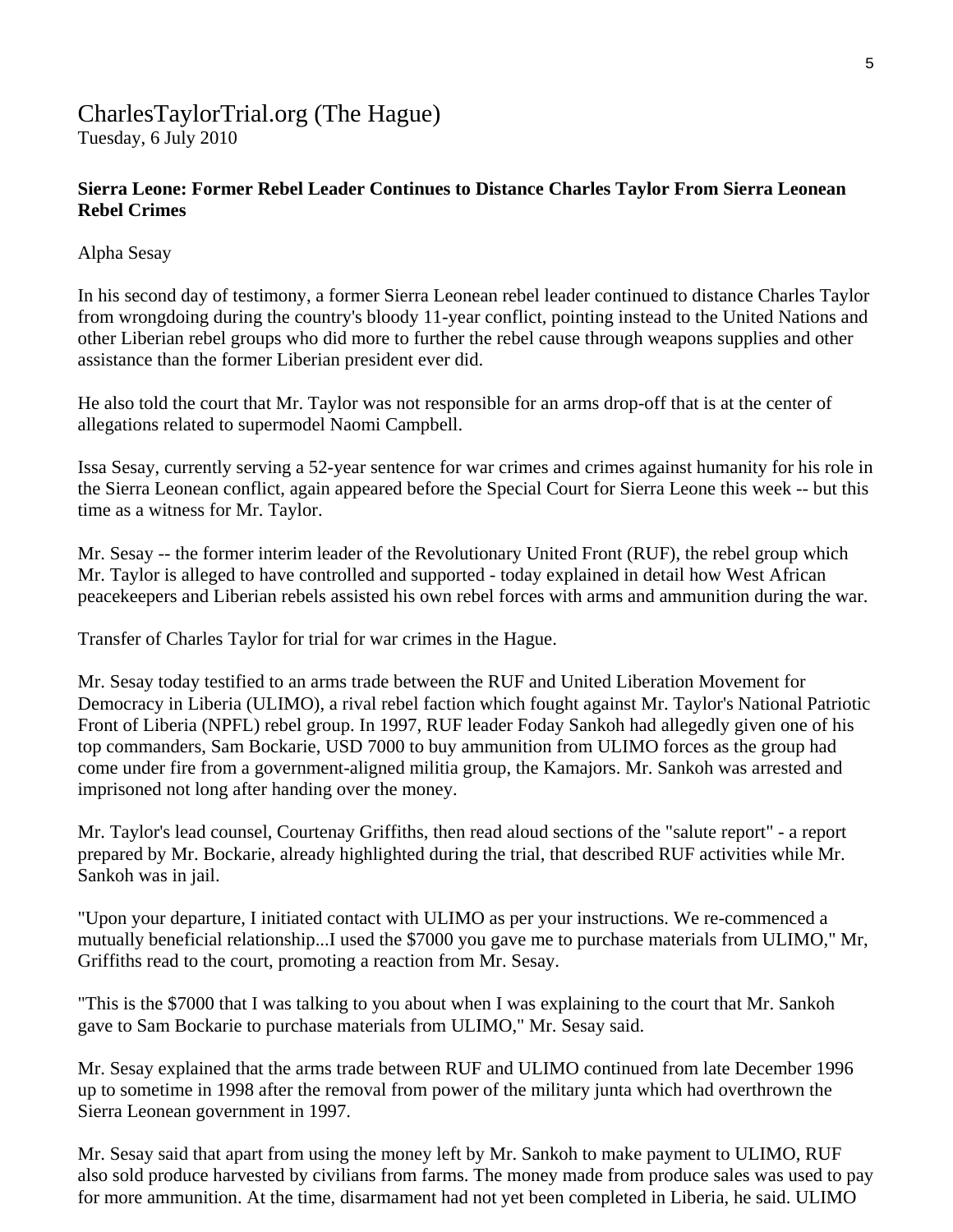fighters and their commanders came with arms and ammunition on a regular basis, and other items were also used to make payment to them.

"They'll ask for money, generators, tape recorders...it came to a time, even if you gave them anything, they'll take it if you don't have money. It became very rampant," he said.

In response to a question as to whether they received any arms and ammunition from Taylor at this time, Mr. Sesay said "No. At this time we did not even have any contact with Charles Taylor."

"It was not possible [to contact Taylor]. At this time ULIMO was controlling from Foya right up to Bomi. It was not possible to get any contact with Charles Taylor or the NPFL," he added.

When asked whether they had any radio communication with Mr. Taylor, he said "No. We hadn't any radio contact with Mr. Taylor."

Mr. Sesay also told the court that Mr. Sankoh had said he had given \$50,000 to another RUF commander called Kposowa to purchase arms and ammunition from West African peacekeepers based in Liberia.

"When Mr. Sankoh came, he told me that he had given money to Kposowa to buy ammunition..." Mr. Sesay said.

Mr. Sesay also discussed an arms drop-off in a Sierra Leonean airstrip which is at the center of allegations involving Naomi Campbell. Prosecutors say that rebels had given Mr. Taylor diamonds in August 1997 to exchange for weapons during his travels in South Africa the following month - during which he is alleged to have sent rough diamonds to Ms. Campbell after a star-studded dinner hosted by then South African president, Nelson Mandela. The month after he returned, an arms shipment arrived for rebel forces.

Today, Mr. Sesay said that Mr. Taylor was not responsible for that shipment of arms, but an associate of his was.

"Ibrahim Bah arranged for flight to land at Magagba between Mekeni and Magburaka," Mr. Sesay said.

Speaking about the RUF's association with Mr. Bah, the witness said that he (Bah) was a close friend of Mr. Sankoh, the two men having met while they underwent revolutionary training in Libya. Former Rebel Leader Testifies for Charles Taylor

"Ibrahim Bah was Mr. Sankoh's very close friend...he was a runner for Mr. Sankoh ...Ibrahim Bah was like an agent for the RUF," Mr. Sesay said.

Mr. Sesay also denied allegations that Mr. Sankoh had given instructions to his top commander, Mr. Bockarie, to take orders from Mr. Taylor when Mr. Sankoh was arrested and imprisoned in 1997.

He also denied that Mr. Taylor ordered a merger between the RUF and disgruntled Sierra Leonean soldiers who had overthrown the country's elected government and formed the Armed Forces Revolutionary Council (AFRC). Mr. Sesay, who was one of the RUF leaders at that time, today told the court that such instructions did not come from Mr. Taylor, but from Mr. Sankoh while he was incarcerated in Nigeria.

Mr. Sesay's testimony continues on Wednesday.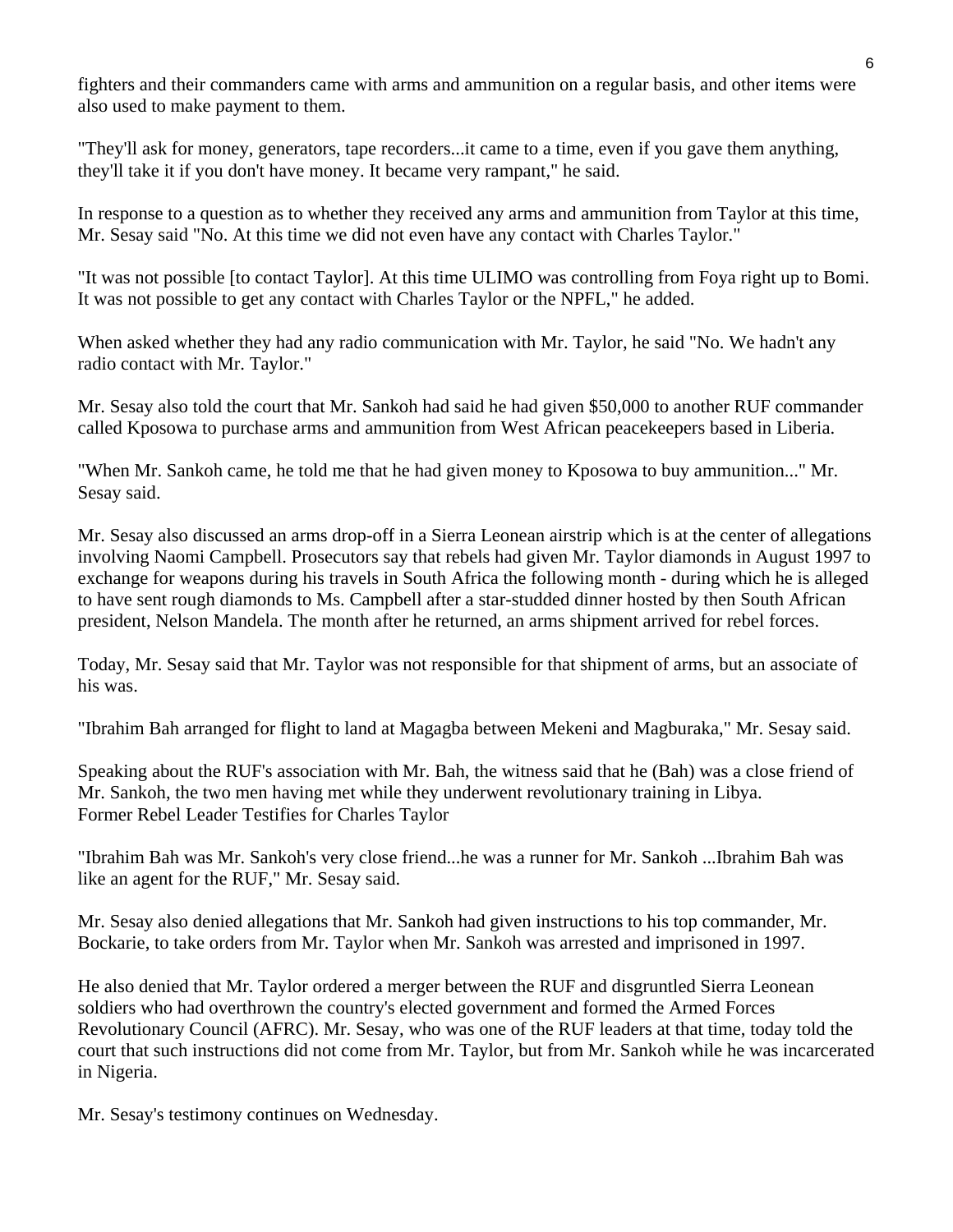# MmegiOnline Wednesday, 7 July 2010 [http://www.mmegi.bw](http://www.mmegi.bw/)

#### **Naomi Campbell faces jail time if she ignores subpoena**

An international court has subpoenaed reluctant supermodel Naomi Campbell to testify this month in the war crimes trial of former Liberian President Charles Taylor about a 'blood diamond' he allegedly gave her. The court has warned the supermodel that she could be jailed for up to 7 years if she refuses to testify.

Prosecutors want Campbell to say whether Taylor gave her a rough, or uncut, diamond as a gift during a celebrity-packed 1997 reception in South Africa hosted by then-President Nelson Mandela. They contend her testimony will support their contention that Taylor lied when he testified that he never possessed rough diamonds. Prosecutors assert that Taylor dealt in so-called blood diamonds - meaning those mined in a war zone, where the proceeds are used to finance an insurgency. The Special Court for Sierra Leone issued the order forcing Campbell to testify after she avoided prosecutors for a year, and made it known she had no wish to be part of the case.



She was ordered to appear in court in The Hague on July 29 at 9 am "or to show good cause why you cannot comply with this subpoena". Refusal could lead to prosecution for contempt, w hich carries a maximum 7-year prison sentence and a fine of 2 million

Sierra Leone leones, or about \$510, according to the subpoena released by the court. The appearance of Campbe ll, as well as of actress Mia Farrow and the model's former agent Carole White, who do not appear to have resisted testifying, will add a touch of glitz to a case already seen as a landmark, the first time a former African head of state has been put on trial by an international court.

The court said the summons will be delivered to Campbell's lawyer in London, Gideon Benaim, who has told the court he will accept it. Nonetheless, the subpoena said, British authorities may be asked to "ensure that, you, Naomi Campbell, appear at the time and place indicated above". Prosecutors had complained to the judges that they had tried unsuccessfully to contact Campbell several times since June 2009, when they received information that Taylor had given her the rough diamond.

"The prosecution has shown that there is at least a good chance that the information to be provided by Ms. Campbell would be of material assistance to its case," said in an earlier ruling last week. It cited Campbell's public statements that she "does not want to be involved in the case". Taylor is accused of supporting rebels in Sierra Leone's 1991-2002 civil war, which claimed an estimated 500,000 victims of killings, systematic mutilation or other atrocities, with some of the worst crimes committed by child soldiers who were drugged to desensitize them. In return for helping the rebels, prosecutors say Taylor plundered the neighbouring country of its timber and mineral wealth, including gems that became known as blood diamonds.

His trial is being held in The Hague for fear of renewed violence if hearings were conducted in Sierra Leone. After several false starts, it began in earnest in January 2008. Taylor's own testimony took seven months. Defence attorneys objected to the request to summon Campbell, arguing that the prosecution had concluded its case 18 months ago and that Campbell's story is irrelevant since she cannot testify to any connection between the diamond and Taylor's alleged involvement with Sierra Leone rebels. The court ruled last week, however, that the prosecution could summon the three women. Farrow already has given a written statement to the court that Campbell told her about the gift, but the judges refused to accept the statement when the prosecution tried to introduce it as evidence last January (hence the need for verbal testimony). Taylor says the story is "totally incorrect". (Sapa-AP)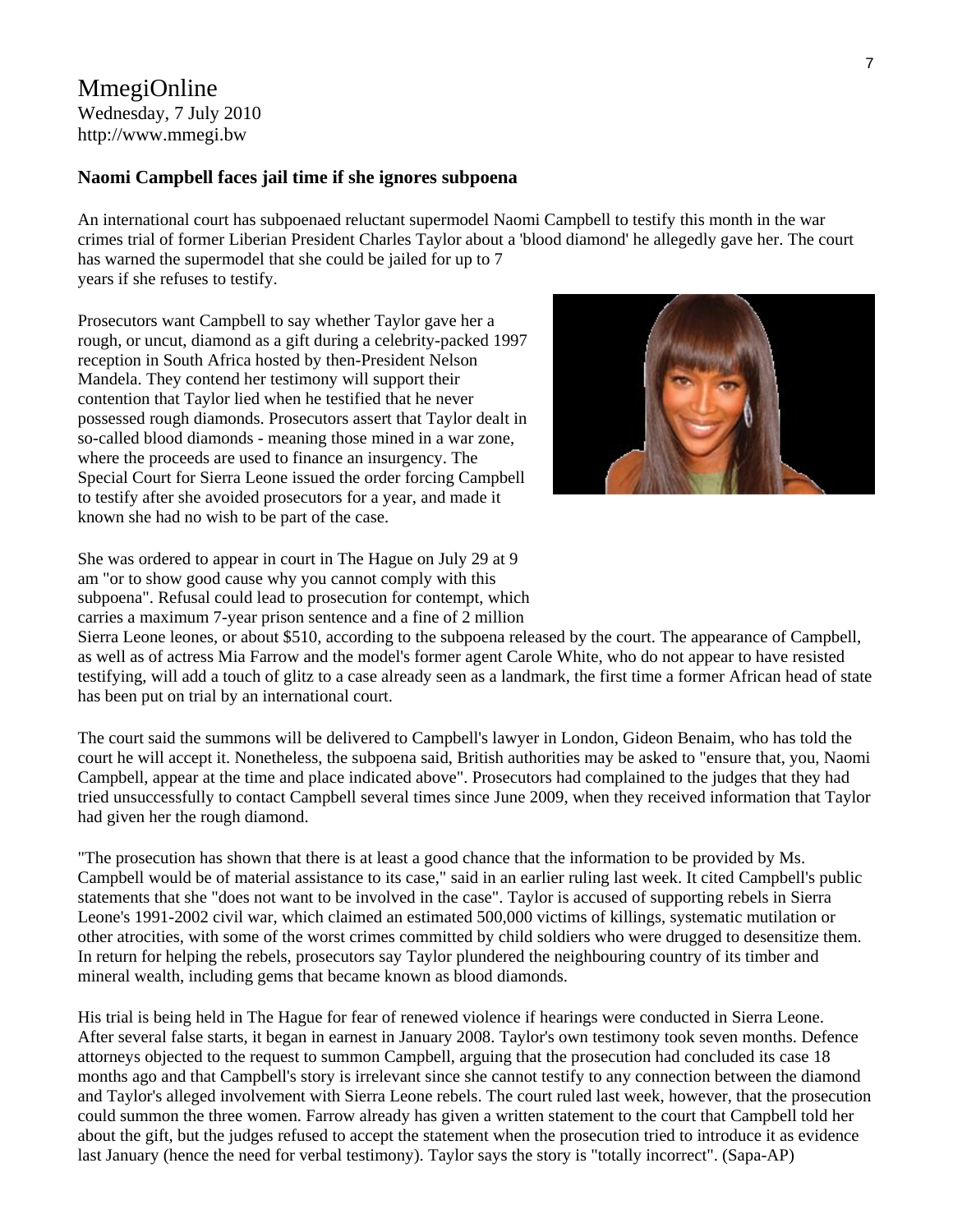

United Nations Mission in Liberia (UNMIL)

# **UNMIL Public Information Office Media Summary 6 July 2010**

*[The media summaries and press clips do not necessarily represent the views of UNMIL.]* 

# **UN News in Liberia**

*UNMIL was not reported in the news today.* 

### **Local News on Liberian issues**

#### **President Sirleaf Breaks Grounds for Maritime Headquarters**

[The Inquirer, Heritage, Parrot, New Democrat, Front Page Africa]

- President Ellen Johnson Sirleaf has broken grounds for the construction of the headquarters of the Bureau of Maritime Affairs in Marshall City, Montserrado County.
- President Sirleaf said the construction of the office is a challenge to Maritime Commissioner Binyan Kesselly to reactivate the maritime programme that will be reflective of the role Liberia plays as a nation.
- The President said although Liberia has lost the Regional Training Institute to Ghana the programme should not only become a source of revenue for the budget but rather one that should be able to attract others beyond the borders.
- She said the process will be a form of transformation that will create farm to market roads in that part of the country.

#### **US Congressional Team Pushes for Threshold Bill**

[The News, The Inquirer, Heritage]

- The head of the visiting US congressional delegation has urged Liberian authorities to ensure the passage of the threshold bill.
- Congressman David Price of North Carolina said the Legislature and President Ellen Johnson Sirleaf must work together to finalize the threshold bill.
- Congressman Price warned that the passage of the bill is tied to the successful conduct of the 2011 elections.
- According to North Carolina lawmaker, it was important to ensure fair representation in the House of Representatives by the number of people in each constituency.
- He made the statement in an interview with reporters after the signing of an agreement to equip the refurbished library and archives of the Legislature.
- The US\$250,000 agreement was signed by Congressman Price, House Speaker Alex Tyler and Senate President Pro-tempore Cletus Wotorson.
- US Ambassador Linda Thomas Greenfield hailed the agreement, saying it was America's commitment to Liberia's democratic recovery.

#### **US Congressman Fears Charles Taylor's Return**

[Heritage, Front Page Africa]

- A US congressman has warned any return of former President Charles Taylor to Liberia would lead to the destruction of the country.
- Congressman Patrick Kennedy of Rhode Island feared, if Mr. Taylor returns as a political figure it would not mean well for Liberia internationally.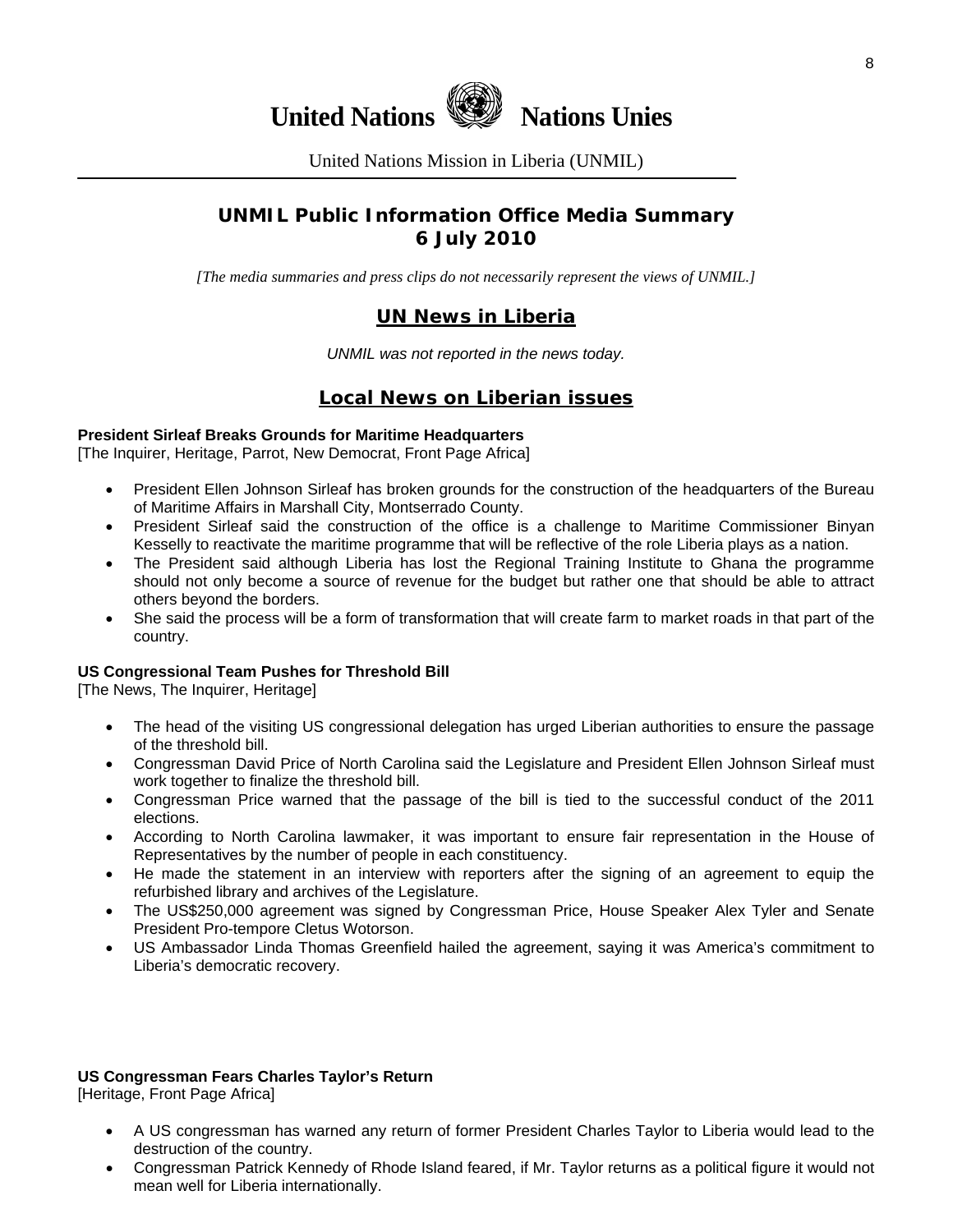- Congressman Kennedy made the remark while commenting on the highly criticized domestic popularity of President Ellen Johnson Sirleaf with respect to foreign travels.
- According to the American congressman, he has observed that some Liberians don't appreciate the foreign travels of President Sirleaf.
- He informed those skeptical of the President's travels that they have helped to gain international support from several institutions.
- The Rhode Island lawmaker identified the World Bank, International Monetary Fund and the USAID as institutions that continue to help Liberia.

#### **Executive Mansion: Loan Committee Exists**

[The News, Heritage]

- The Executive Mansion has announced the existence of a Debt Management Committee to oversee any loan to be negotiated by the country.
- The committee comprises the Ministries of Finance, Planning and Economic Affairs, the Central Bank of Liberia, and the Civil Society.
- Presidential Press Secretary Cyrus Badio said any borrowing by government will have to be channeled through the committee.
- Although the existence of the committee was not publicly known, Mr. Badio clarified it was part of the process that led to the relief of Liberia's huge debt.
- Mr. Badio said government has reached an agreement with the International Monetary Fund that Liberia can only acquire loans equal to a certain percentage of its Gross Domestic Product.
- He did not state the percentage but said borrowing would be through what he called concessional loans naming road construction, agriculture, ports and electricity as areas the concessional loans will cover.

#### **No Borrowing beyond US\$40 Million - HIPC Delegation Gives Highlights**

[The Informer]

- Finance and Planning Ministers Augustine Ngafuan and Amara Konneh yesterday returned to the country, relating details of Liberia's HIPC Completion Point success and benefits, but noted that the country will not borrow any loan beyond US\$40 million.
- Addressing a joint press conference at the Roberts International Airport, the ministers, who led the country's HIPC delegation to the US, said the issue of Liberia's international debt burden was now history.
- Liberia became the 29<sup>th</sup> country of the world to reach the completion point under the HIPC Initiative on 29 June 2010, making the post war country eligible for 100% debt relief.

#### **Education Ministry Issues Warning to High Schools**

[The Inquirer]

- The Education Ministry says it would reduce the level of any senior high school that does not have seventy five percent of its instructors holding Bachelor degrees.
- Minister Othello Gongar said such senior high school would be reduced to a junior high level.
- Minister Gongar made it clear that the measure will affect both public and private senior high schools in the country.
- He however did not say when the measure will take effect, but said it was intended to ensure the provision of quality secondary education.
- Minister Gongar also disclosed measures have been taken to address the issue of delay in placing recruited teachers on government's payroll.

#### **NEC Halts All Electoral Activities Until…**

[Heritage, New Democrat]

- The National Elections Commission (NEC) has finally announced that all electoral activities leading to the conduct of the 2011 elections will be halted until the Threshold Bill is passed.
- NEC noted that all activities leading to the successful conduct of the elections is now at the standstill.
- The pronouncement was made by the commission's acting chairman Elizabeth Nelson.
- Cllr. Nelson said she believes that the clause in the Liberian Constitution that calls for a 50+1% vote must be changed to prevent expensive elections.
- According to her Liberia should revert to a simple majority system, something she described as common sense and is widely practiced in nearly all electoral processes around the world.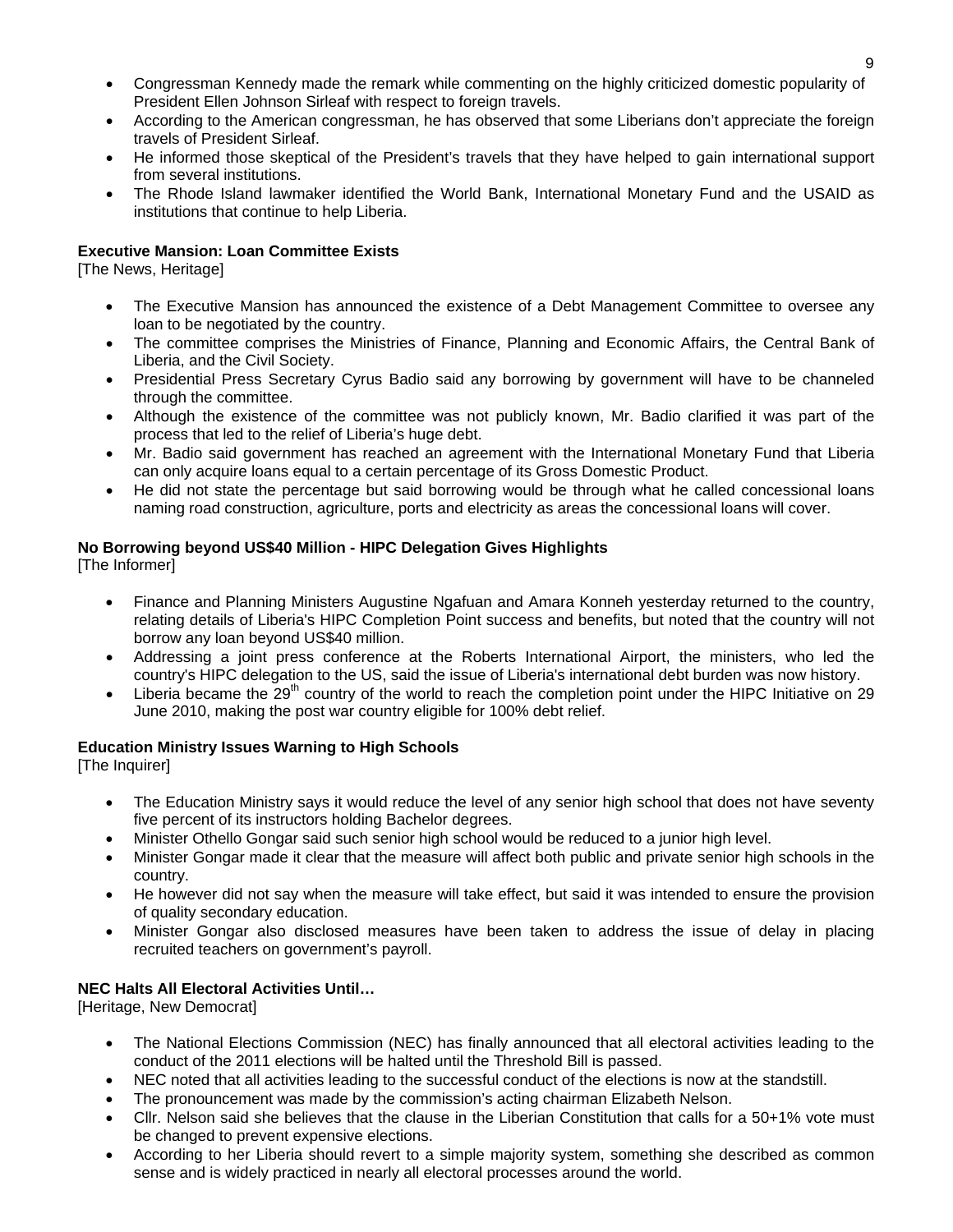#### **Two Found Guilty in US\$1 Million Transfer Trial**

[The Informer, The News, Heritage, New Democrat, Front Page Africa]

- Jurors have found Richard and Mars Passawe guilty of theft, forgery, economic sabotage and criminal facilitation.
- The jurors set free Gbotee Peabody, the third defendant in the E-Jee Sirleaf case, for lack of evidence.
- The men were tried for dubiously requesting the transfer of over US\$1 million from the Central Bank of Liberia to EcoBank.
- During the trial at Criminal Court 'C', the men said it was Charles Sirleaf, the son of President Ellen Johnson Sirleaf, who allegedly planned the entire transfer.
- But Mr. Sirleaf dismissed the claims as false and misleading.
- Defense lawyers excepted to the verdict and announced they would make use of the law.
- Final judgment is expected Friday.

#### **Star Radio** *(News monitored today at 09:00 am)*

#### **Liberia Expresses Interest in Top ECOWAS Post**

- Liberia has announced its interest in the Vice Presidency of the Economic Community of West African States (ECOWAS).
- Presidential Press Secretary Cyrus Badio said President Ellen Johnson Sirleaf is making a strong case for Liberia's election to the post.
- Mr. Badio said President Sirleaf has reminded her colleagues that Liberia is a founding member of ECOWAS but has not held any statutory position.
- He said the organization will also elect seven commissioners, the President of the ECOWAS Parliament, among others.
- The leadership of the sub-regional organization will meet in an extraordinary session in December to settle on the leadership issues.

#### **US Congressional Team Pushes for Threshold Bill**

*(Also reported Truth FM, Sky FM, and ELBC)* 

#### **US Congressman Fears Charles Taylor's Return**

*(Also reported Truth FM, Sky FM, and ELBC)* 

#### **Executive Mansion: Loan Committee Exists**

#### **US Diplomat Wants Liberians Learn from 'America's Mistakes'**

- US Ambassador Linda Thomas Greenfield has called on Liberians to learn from the mistakes of America realizing that civil war can end.
- Ambassador Greenfield encouraged Liberians to work together in pursuance of better peace which she said will not be achieved in the absence of commitment, unity and handwork.
- The US diplomat called on Liberians to also learn from Abraham Lincoln's warning that says "A house divided against itself can not stand".
- Ambassador Greenfield spoke Monday at the  $234<sup>th</sup>$  Independence Day celebrations of the US held in Monrovia.
- The American envoy and President Ellen Johnson Sirleaf then toasted to the good health and prosperity of their two countries.
- President Sirleaf said Liberia and the US are bound by kinship that cannot be broken.
- The President observed that the 2011 Elections will be a defining event for Liberia and could bring lasting peace and development.

#### **Opposition Party under Fire for Moratorium Call**

- The House Committee Chairman on Investment has described as unfortunate calls by the opposition Congress for Democratic Change (CDC) for a moratorium on foreign borrowing by government.
- Representative Moses Kollie believes CDC chairman Geraldine Doe Sherriff made the call out of ignorance.
- According to him, Senator Sherriff and the CDC failed to realize that Liberia already has a legitimate instrument to guide foreign borrowing.
- Representative Kollie said there is no need to craft another measure for foreign borrowing because of the Public Financial Management Act.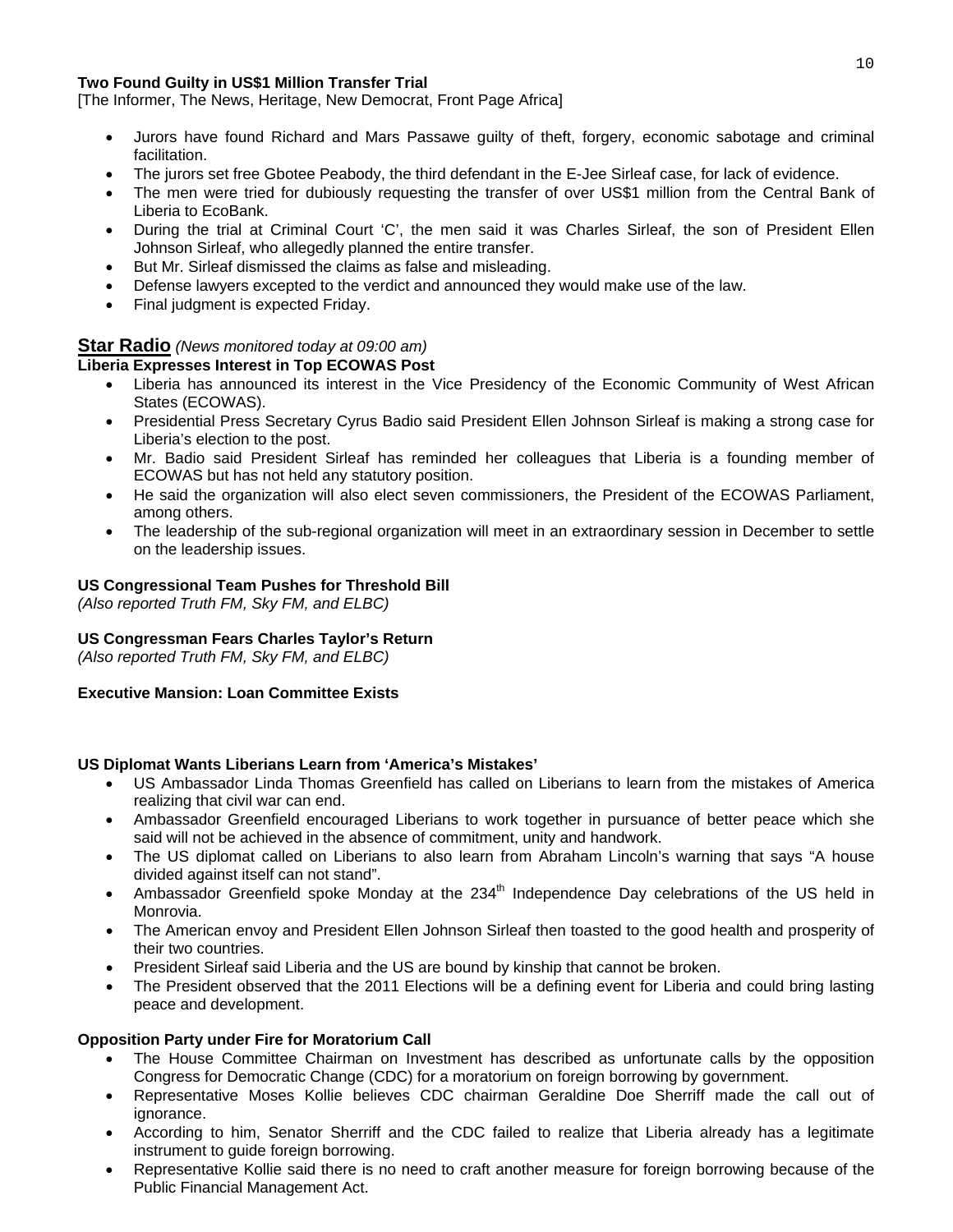• The Lofa lawmaker said the Act which was endorsed by the Legislature and signed into law by the President, guides the process of international borrowing.

#### **Education Ministry Issues Warning to High Schools**

#### **'Irresponsible and erroneous', NPP Chairman Emeritus Described US Congressman Statement**

- The Chairman emeritus of the former ruling National Patriotic Party (NPP) has angrily reacted to a statement by US congressman Patrick Kennedy.
- Chief Cyril Allen described as irresponsible and erroneous statement by Congressman Kennedy that the return of former President Charles Taylor would destroy Liberia.
- He said the statement by the visiting US congressman is an attempt to intimidate Liberians.
- Chief Allen said it was against the rule of law for Congressman Kennedy to make such remark while ex-President Taylor is standing war crimes trial in The Hague.
- The NPP Chairman emeritus said Congressman Kennedy stepped beyond his bounds to have made such an embarrassing comment against Mr. Taylor.

*(Also reported Truth FM, Sky FM, and ELBC)* 

#### **Inspection Ends on ADB Projects in Maryland**

- A Joint County Project Monitoring Committee has ended its first assessment of the African Development Bank (ADB) sponsored projects in Maryland County.
- The committee headed by Superintendent Gblehbo Brown Wednesday monitored the renovation and construction of five schools and two clinics.
- Superintendent Brown said he was impressed that actual construction works are ongoing though the projects are far from completion.
- Superintendent Brown urged workers to do more to meet the target dedication in December.
- The Liberia Agency for Community Empowerment is implementing the projects in Harper, Pleebo and Karluway Districts.
- The ADB is also sponsoring the rehabilitation of feeder roads and the highway linking Maryland to River Gee.

#### **Nimba Group Challenges Report of Special Presidential Probe Committee**

- Reports from Nimba County say a group calling itself "Nimba Way" has challenged the report of the Musa Bility Commission on the Nimba County land dispute.
- The group said it believes that the report is marred by ghost claims saying that more than one person were sharing benefits for a parcel of land.
- It made reference to the YMCA school that is being claimed by two persons who are soon to receive benefits.
- The group also challenged the composition of the commission alleging that Mr. Bility himself is a party to the land conflict.

#### **Two Found Guilty in US\$1 Million Transfer Trial**

#### **Truth FM** *(News monitored today at 10:00 am)* **President Sirleaf Breaks Grounds for Maritime Headquarters**

#### **Government Remains Committed to Supporting the Blind, Says Acting Information Boss**

- Acting Information Minister Norris Tweah has committed the Liberian government to remaining supportive of programmes of the blind.
- Minister Tweah said government is cognizant of the immense contributions made by blind institutions in Liberia.
- He said the blind and other people with disabilities should not see themselves as liabilities on society but rather as partners in the transformation of the country's damaged infrastructure.
- The acting Information Minister spoke at the close of a three-year strategic training programme organized by the African Union of the Blind in collaboration with the Liberian National Blind Association.

# **International Clips on Liberia**

#### **International Reporting Project to send journalists to Liberia http://gazette.jhu.edu**

The destination of the SAIS International Reporting Project's next Gatekeepers Editors Trip will be Liberia. Gatekeepers are senior journalists who determine editorial content at any type of media organization. The trip to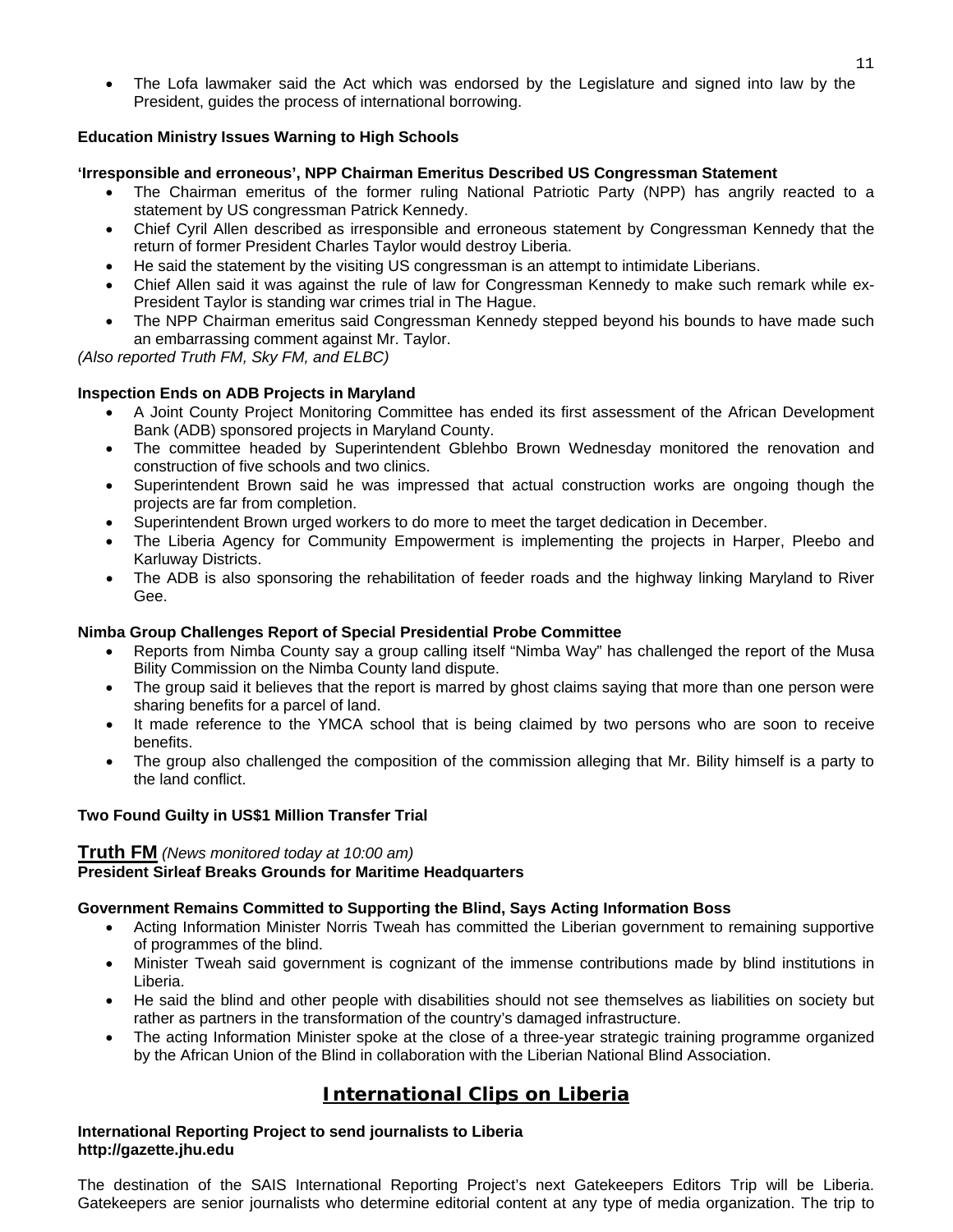Liberia, scheduled for November 7 to 18 for up to 12 U.S. journalists, will focus on issues such as health, environment, economic recovery and development, women's rights, refugee resettlement and the search for political stability after a 14-year civil war that left an estimated 200,000 people dead in the country of 3 million. Gatekeepers will meet with a wide cross section of Liberians to learn how the country and the region are recovering from the 1989–2003 conflict that has required the continuing presence of U.N. peacekeepers. The IRP is an independent program run by journalists for journalists, and is based at SAIS. It is funded by private nonpartisan foundations and individuals.

#### **Liberia Gold, Diamond Output Falls in 1Q; Rubber, Cocoa Rise Bloomberg**

Liberian gold production fell 68.5 percent in the first quarter of 2010 compared with the fourth quarter of last year, the Central Bank of Liberia said. Total gold produced in the period was 5,412 ounces, compared with 17,175 ounces during the previous quarter. The value of the precious metal dropped to \$1.56 million in the quarter, from \$4.92 million in the last three months of 2009. Diamond production for the period fell 49.2 percent to 4,920 carats in the first quarter from 9,693 carats in the previous quarter amid a slowdown in demand for the gem. Rubber, Liberia's main export commodity, had first quarter output rise 55.1 percent to 13,460 metric tons, compared with 8,678 tons in the fourth quarter of 2009. Cocoa, the second-biggest export product, rose 9.1 percent to 1,735 metric tons at the end of March from 1,590 metric tons in the December quarter due to the start of small scale farm production. "For the period under review, the value of rubber rose by \$9.2 million to \$43.2 million," the Bank said. "Export value from cocoa beans was recorded at \$1.4 million, from \$1.1 million registered during the previous quarter."

#### **Liberia's Foreign Remittances, Trade Increase in First Quarter Bloomberg**

Liberia's foreign remittance inflows rose \$19.5 million to \$234.8 million in the first quarter, compared with the last three months of 2009, the Central Bank of Liberia said in an e-mailed bulletin released Monday. The West African nation recovering from 14 years of civil war that ended in 2003, reported foreign trade increased 13 percent to \$162.7 million in the first quarter, from the fourth quarter of 2009. Total export proceeds were \$55.1 million and import expenditures were \$107.6 million, leading to a trade deficit of \$52.5 million in the first quarter of 2010. "The persistent trade deficit position of the economy suggests that there is a need for diversification of the export sector with emphasis on active logging, iron ore, cocoa and coffee activities," the Monrovia-based bank said.

# **International Clips on West Africa**

#### **Guinea**

#### **Guinea security forces break March with tear gas Reuters**

Security forces in Guinea fired teargas to disperse a protest against alleged electoral fraud, called in defiance of a government ban on public demonstrations, a Reuters witness said on Monday. Dozens of marchers, most of them women, had taken to the streets of the capital city Conakry to peacefully protest against what they said was fraud in the June 27 election. Former Prime Minister Cellou Dalein Diallo won the poll with nearly 40 percent of the vote and will go forward into the July 18 run-off with second-placed Alpha Conde, according to provisional results released last week. But losing parties in the poll, widely seen as the West African state's best chance in half a century of securing democratic civilian rule, said they have evidence of rigging such as ballot-stuffing and falsified voters' cards. "I will not accept any public order disturbance by people contesting things for which they have no proof and while the Supreme Court has not pronounced its verdict," caretaker prime minister Jean-Marie Dore told state television late on Sunday.

#### **Guinean PM calls for respect of Supreme Court verdict on election results Xinhua**

Guinean Prime Minister Jean Marie Dore warned people against holding street demonstrations, as Guineans wait for the decision of the Supreme Court on the country's landmark presidential elections. "The Supreme Court ruling should be respected and I hope that the population will not be swayed by the politicians to start disrupting public order," the prime minister said. According to the Guinean National Independent Electoral Commission (CENI) which announced results of the first round of presidential elections on Friday, former Prime Minister Mamadou Cellou Dalein Diallo got 39.72 percent of the votes while Alpha Conde, from the opposition, came in second with 20.67 percent. The provisional results are being challenged by Sidya Toure of the Union of Republican Forces (UFR) who also served as a prime minister between 1996 and 1999. He came in third with 15.60 percent of the votes. The results are also being challenged by Cellou Diallo who has announced his intention to refer the issue to the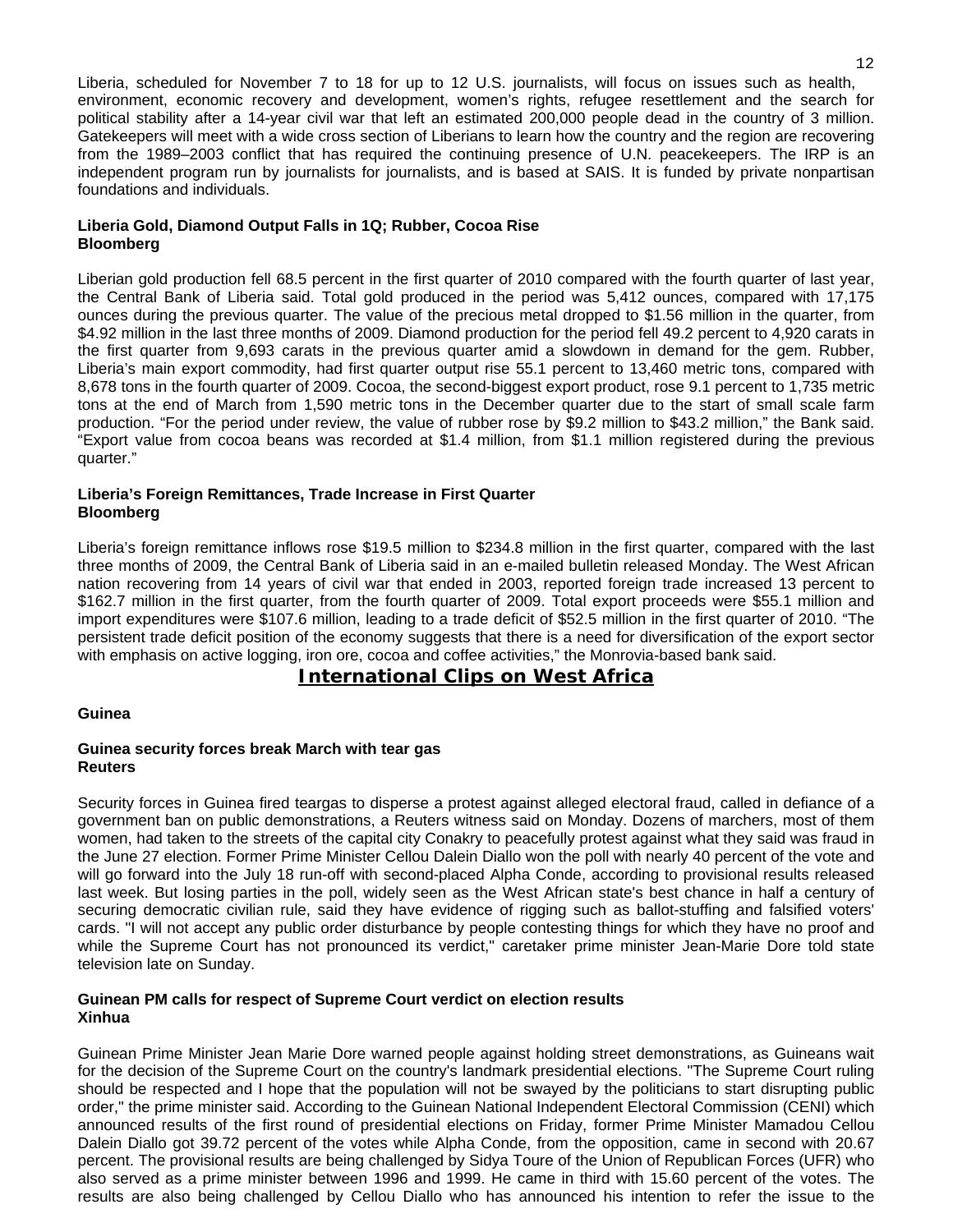Supreme Court. A run-off will be held on July 18 in case none of the candidates gets an absolute majority in the first round.

#### **Ivory Coast**

#### **UNOCI trains 40 officers of the gendarmerie school in Toroguhé on maintenance of law and order African Press Organization**

Fifty-seven officers and non-commissioned officers from the Gendarmerie School in Toroguhé, near Daloa, were trained on techniques for maintaining law and order by the UN Police (UNPOL) from 28 June to 2 July 2010. The Training Cell of the United Nations Operation in Côte d'Ivoire (UNOCI) provided classes on the techniques for intervention and crowd control to the Ivorian Gendarmerie's trainers for five days. The Jordanian Special Forces organized coordinated exercises with officers of this part of the Ivorian army, assigned to provide security to persons, institutions and properties. For Commander Patrice Jourden of UNOCI, Coordinator of the training session, the participants displayed professionalism and were fully "involved in the exercise, whose aim was to improve their expertise." The notion of the respect of human rights and dignity was repeated throughout the training because the UNOCI experts felt it was important to teach the participants the importance of using force in an appropriate manner. Lieutenant-Colonel Alexandre Apalo Touré, Commander of the Gendarmerie School in Toroguhé, congratulated the devotion of UNOCI's trainers in the implementation of their task. The Superior Officer and his collaborators used the opportunity of UNOCI's presence to express their will to create, with the agreement of their leaders, a "village of law and order maintenance." At the end of the training session, the Gendarmerie School's trainers received UNOCI's certificates of participation.

#### **Trafigura CEO Ruling Must Be Reviewed, Dutch Supreme Court Says Bloomberg**

A Dutch court must re-examine whether Trafigura Beheer BV Chief Executive Officer Claude Dauphin should be prosecuted over the export of waste to Ivory Coast in 2006. The Dutch Supreme Court said the Amsterdam Appeals Court has to review its 2008 ruling, which barred the prosecution of Dauphin, citing insufficient evidence. The lower tribunal used a "limited interpretation" of European Union rules against exporting waste to countries including Ivory Coast, the court in The Hague said in a ruling on its website today. Residents of Abidjan claimed the dumped waste caused deaths and illness. An Ivory Coast appeals court in 2008 dropped criminal charges against Trafigura and a U.K. judge said that he had "concerns" about media reporting on the case because "experts" were "quite clear" that the dumping couldn't have caused the most serious health problems. A ship hired by Trafigura, the Probo Koala, left Amsterdam port in July 2006 after a waste-disposal company rejected the ship's waste. The waste was given to an Ivorian company, Compagnie Tommy, which dumped the waste near the country's commercial capital, Abidjan.

#### **Sierra Leone**

#### **Sierra Leone's Olufemi Terry wins Caine writing prize http://news.bbc.co.uk**

The Sierra Leonean writer Olufemi Terry has won this year's Caine Prize for African Writing, regarded as Africa's leading literary award. The prize was given for his story Stickfighting Days - the judges said it presented a heroic culture that was Homeric in its scale and conception. They described Olufemi Terry as a talent with an enormous future. Terry was born in Sierra Leone, grew up in Nigeria, was a journalist in Somalia and Uganda, and now lives in Cape Town. The prize, of £10,000 (\$16,000), is given annually for a short story published in English by an African writer.

\*\*\*\*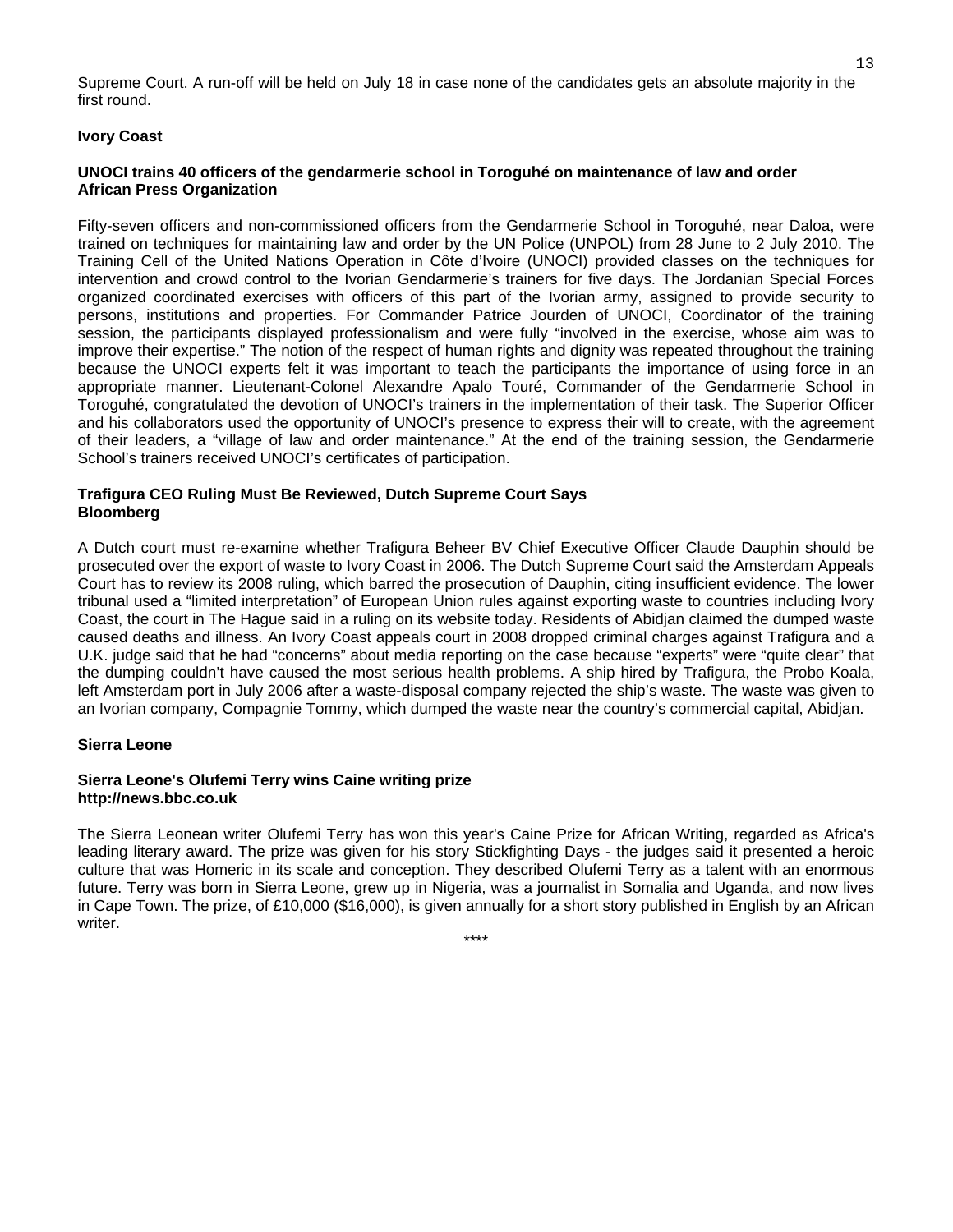ICC Tuesday, 6 July 2010

## **Daily Report**

# **Trial Hears Lubanga Told Child Soldier To Get Women, Vehicles and Cows**

By [Wairagala Wakabi](http://www.lubangatrial.org/contributors#11) 

Former Congolese rebel leader Thomas Lubanga told child soldiers to get women, cows, and vehicles, reassuring them that "everything belongs to soldiers," according to testimony heard today at his trial at the International Criminal Court (ICC).

A witness who worked with several former child soldiers made this claim today while testifying about one of the children he helped to get demobilized from the Union of Congolese Patriots (UPC). This witness, who was an intermediary of prosecution investigators in the Democratic Republic of Congo, was today cross-examined by defense attorney Marc Desalliers, who asked him to explain the circumstances of his first meeting with the un-named former child soldier.

And so the witness – whose court name is 'intermediary 321' – went on to recount the words he recalled the young fighter telling him.

"The child went on to say that he worked with Thomas Lubanga for quite some time and he said that Thomas Lubanga told him that soldiers should be in possession of all and sundry, that is to say women, vehicles, cows; that everything belongs to them," the witness said. "He [Lubanga] also told them that after the war they would have a better life."

The intermediary said the child told him that he was one of the soldiers who were closest to Mr. Lubanga, and that he was among the soldiers who guarded a weapons drop-off point. The intermediary said the child subsequently took him to this area and explained to him how aeroplanes dropped weapons into the area.

At the time, the intermediary worked with a Non-Government Organization (NGO) that helped child soldiers to quit military service and get reunited with their families. The first meeting between the child soldier and the intermediary took place at the offices of the NGO, whose name was not given in open court.

"Was this child demobilizing on his own volition or was it his military group which was demobilizing him?" asked Mr. Desalliers.

The witness replied that the child had deserted the UPC's armed group after realizing that he was getting no benefit from the service yet he was undergoing a lot of suffering in the UPC. He thus escaped from the UPC and went to the office of the United Nations Military Observer Mission in Congo (MONUC). Staff at MONUC then took the boy to the agency where the witness worked.

The witness said that after the boy escaped from the UPC, he was afraid that if he were apprehended he would be killed and his fellow soldiers would eat his body. "That is what their commander told them. He said that if someone were to desert, they would be caught, killed, grilled and eaten."

The intermediary gave most of his evidence in closed session so it was not possible to know what child solder he was talking about. But judges at Mr Lubanga's trial have heard from a number of defense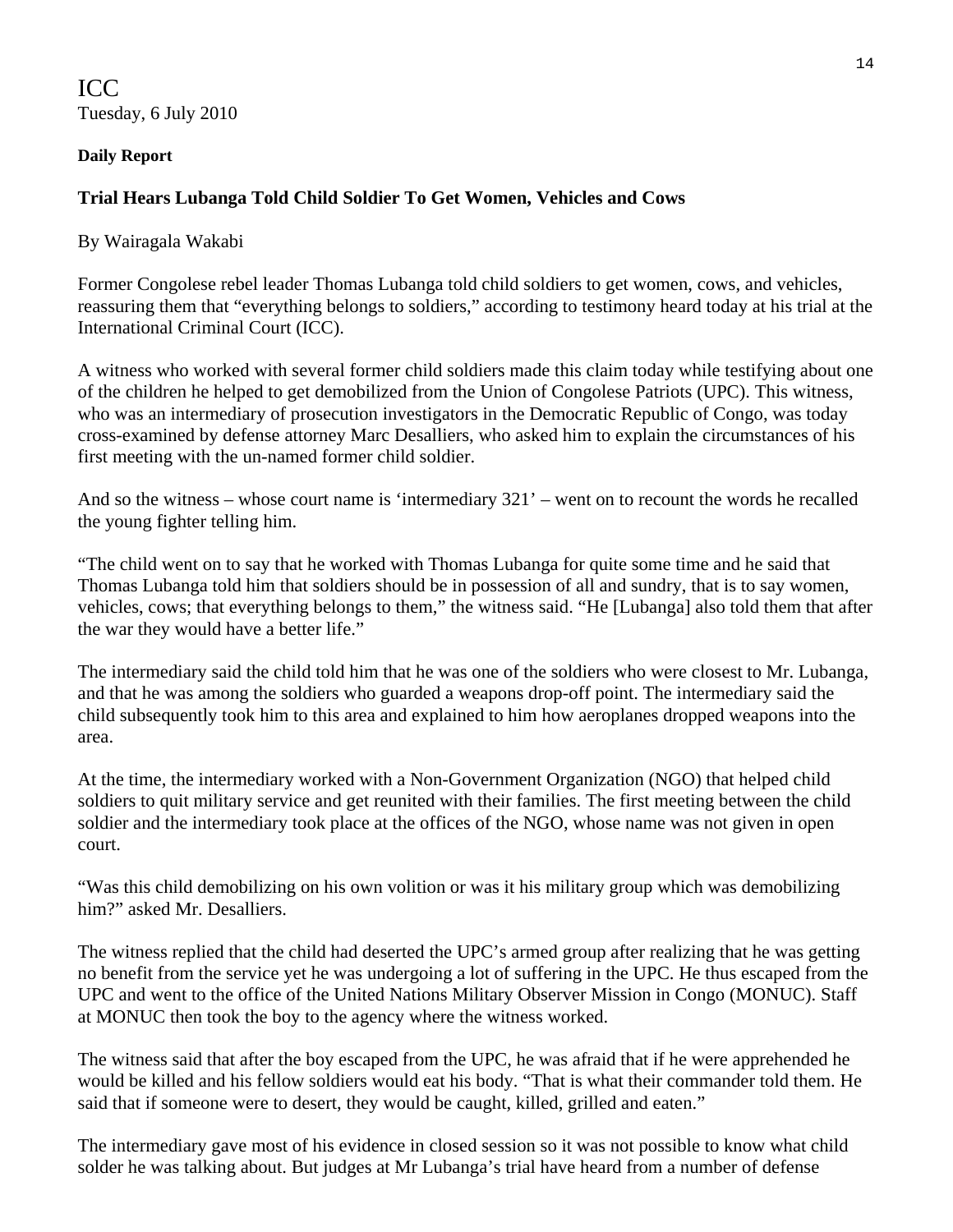witnesses that 'intermediary 321' bribed and coached witnesses to claim that they were former child soldier in the UPC. The intermediary has denied any wrongdoing.

Mr. Lubanga, the alleged former head of the UPC, is on trial at the ICC over the recruitment, conscription and use of child soldiers in armed conflict in the Democratic Republic of Congo. He has denied the charges, which prosecutors claim he committed during 2002 and 2003.

Judges ordered the prosecution to produce 'intermediary 321' to give evidence, after a number of defense witnesses implicated him in various acts of corrupting evidence. Among others, some witnesses claimed that this intermediary bribed some individuals who were never child soldiers to lie to investigators that they were former members of the UPC. Some of these individuals reportedly went on to testify as prosecution witnesses and to claim that they were conscripted into the UPC.

Mr Lubanga's defense is expected to continue examining the intermediary tomorrow.